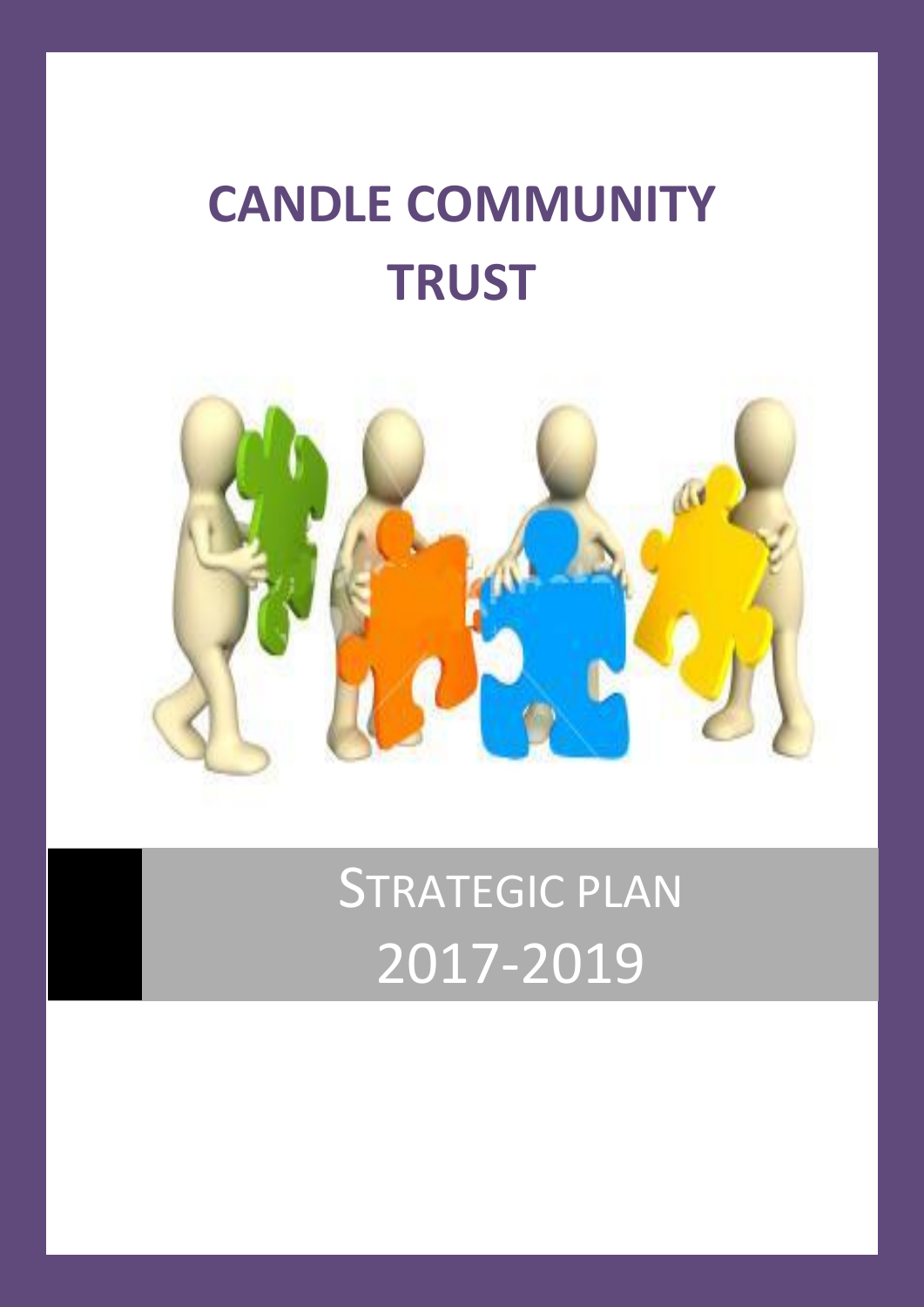

# **5 PILLARS OF CANDLE**

# **STRATEGIC GOALS**

**GOAL A: Deliver creative and imaginative educational programming thereby improving the young person's learning experiences and potential for growth**

**GOAL B: Lead out Trauma Recovery Model (TRM) as an innovative methodology for working with complexity in young people**

**GOAL C: Expand the Therapeutic Services across all programme areas within Candle and collaborate with relevant external agencies to promote access to the Therapeutic Space for specific groupings**

**GOAL D: Effectively manage all aspects of the redevelopment process**

**GOAL E: Continue ensuring compliance with good governance and management requirements**

**GOAL F: Focused commitment to Staff Training and Role Development**

**GOAL G: Develop and promote effective family, community and interagency involvement within Candle**

**GOAL H: Place the voice of the young person at the core of the organisation and respond**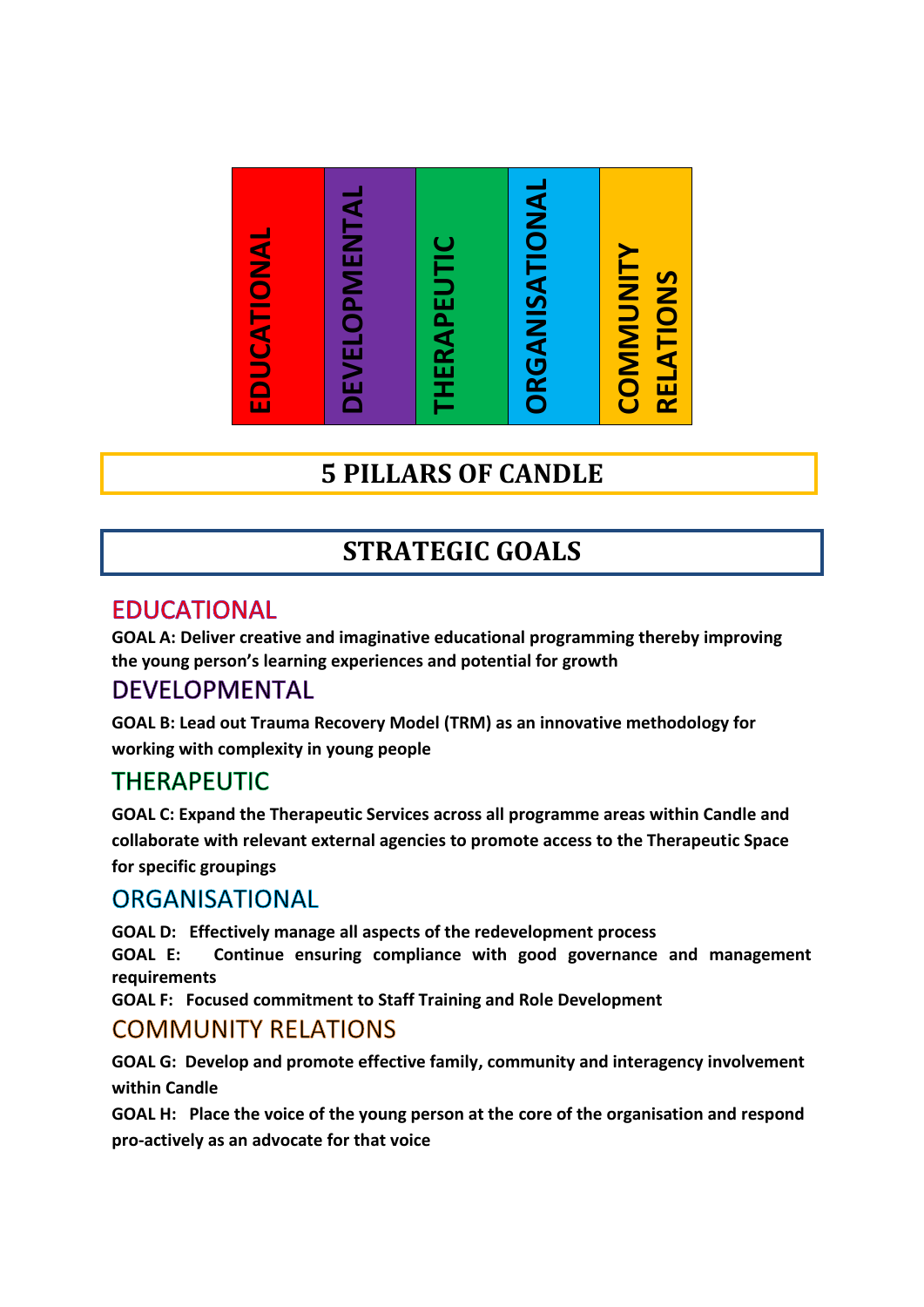# **STRATEGIC OBJECTIVES**

# **EDUCATIONAL**

**Goal A: Deliver creative and imaginative educational programming thereby improving the** 

**young person's learning experience and potential for growth** 

# **Objectives:**

- To fully embed the new educational structure that commenced in 2016
- To fully implement the QQI Level 4 Major Award Pathways to Employment
- To deliver a broad range of programmes aimed at supporting the active inclusion of at risk young people
- To improve opportunities for upskilling and reskilling that meets the needs of young people and the labour market
- To focus on ensuring young people are provided with more flexible learning options and to remove barriers to progression between levels of education and training
- To ensure the flexible provision of education and training on the newly developed Targeted Programme
- To offer an appropriate alternative education route that offers equality of access and achievement for all young people
- To ensure the principles of the Trauma Recovery Model and Restorative Practice underpin the Education Programme
- To continuously focus on and develop our comprehensive care planning process (assessment/ induction/individual care plans/Reviews/ key working/progression)

# **DEVELOPMENTAL**

**GOAL B: Lead out Trauma Recovery Model (TRM) as an innovative methodology for** 

**working with complexity in young people**

## **Objectives:**

- To identify Developmental needs of young people, through use of TRM, across all programmes
- To use the TRM methodology as a key response to addressing underlying issues relating to offending behaviour and recidivism
- To record/measure and review the use of TRM methodology in developmental programmes
- To promote the use of TRM as a method of best practice in the Youth sector.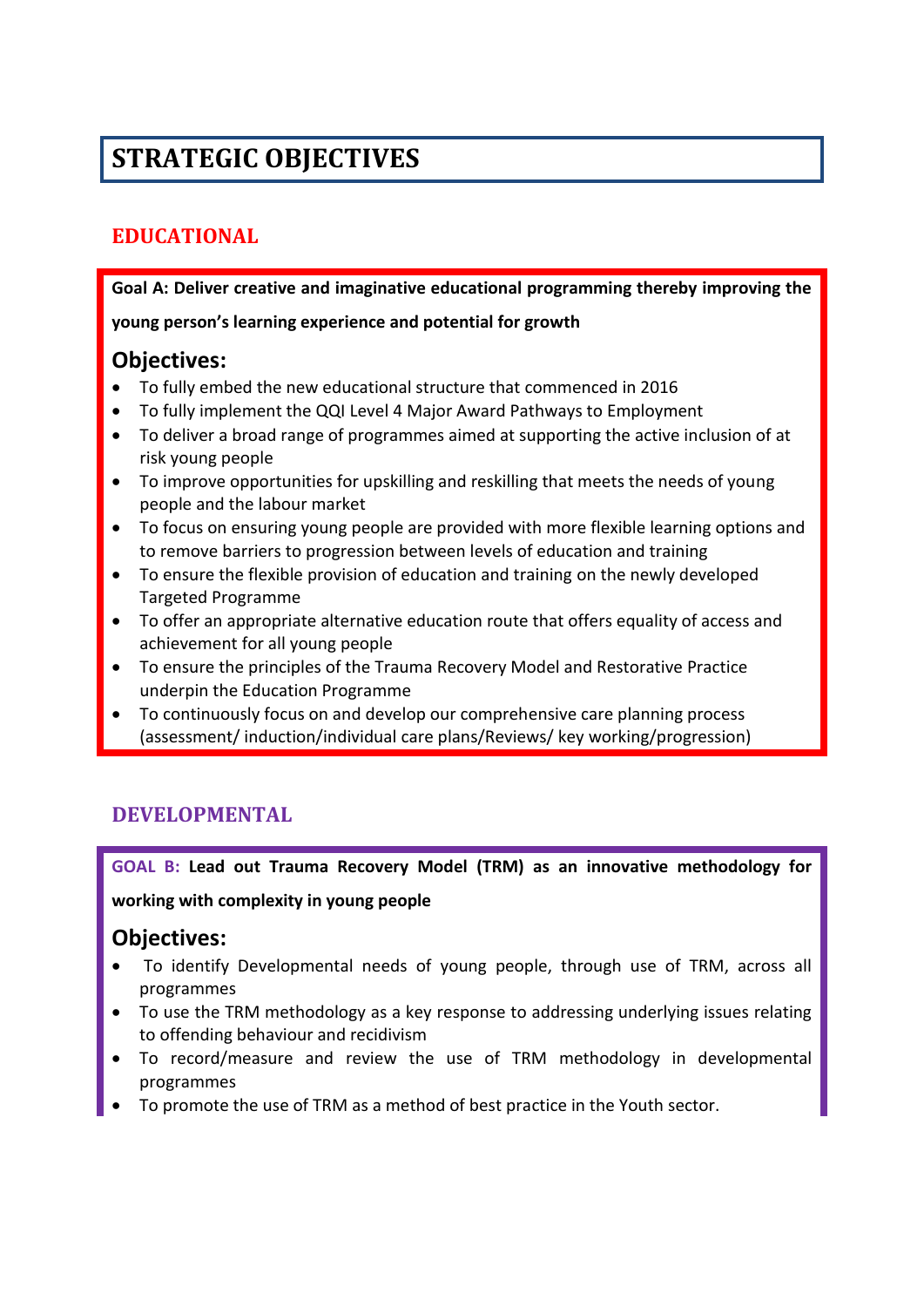- To align developmental programming in accordance with client needs and informed by TRM methodology
- To focus developmental programming particularly on programmes relating to inclusivity, sexuality, identity, consent, social media, mental health cyberbullying and parenting
- To provide relevant training to staff so as to support programme delivery

# **THERAPEUTIC**

**GOAL C: Expand the Therapeutic Services across all programme areas within Candle and collaborate with relevant external agencies to promote access to the Therapeutic Space for specific groupings**

# **Objectives:**

- To continue the unique and innovative approach and philosophy of the Therapeutic Space
- To continue the pro-active whole centred approach towards addressing the mental health needs of young people
- To further develop parents' engagement in the therapeutic services through the Parent Support Group
- To explore and offer new, appropriate and diverse therapies through the therapeutic space
- To deliver a programme for external referrals that is aligned with the philosophy of the Therapeutic Space
- To build strategic alliances with relevant external agencies to support accessibility to the Therapeutic Space

# **ORGANISATIONAL**

### **GOAL D: Effectively manage all aspects of the redevelopment process**

### **Objectives:**

- To manage the design, planning and completion of the redevelopment in collaboration with relevant professional bodies
- To continue fundraising for the redevelopment and oversee all financial aspects of the project
- To maintain service provision, off-site, during the construction phase
- To manage the re-integration of services and personnel into the new build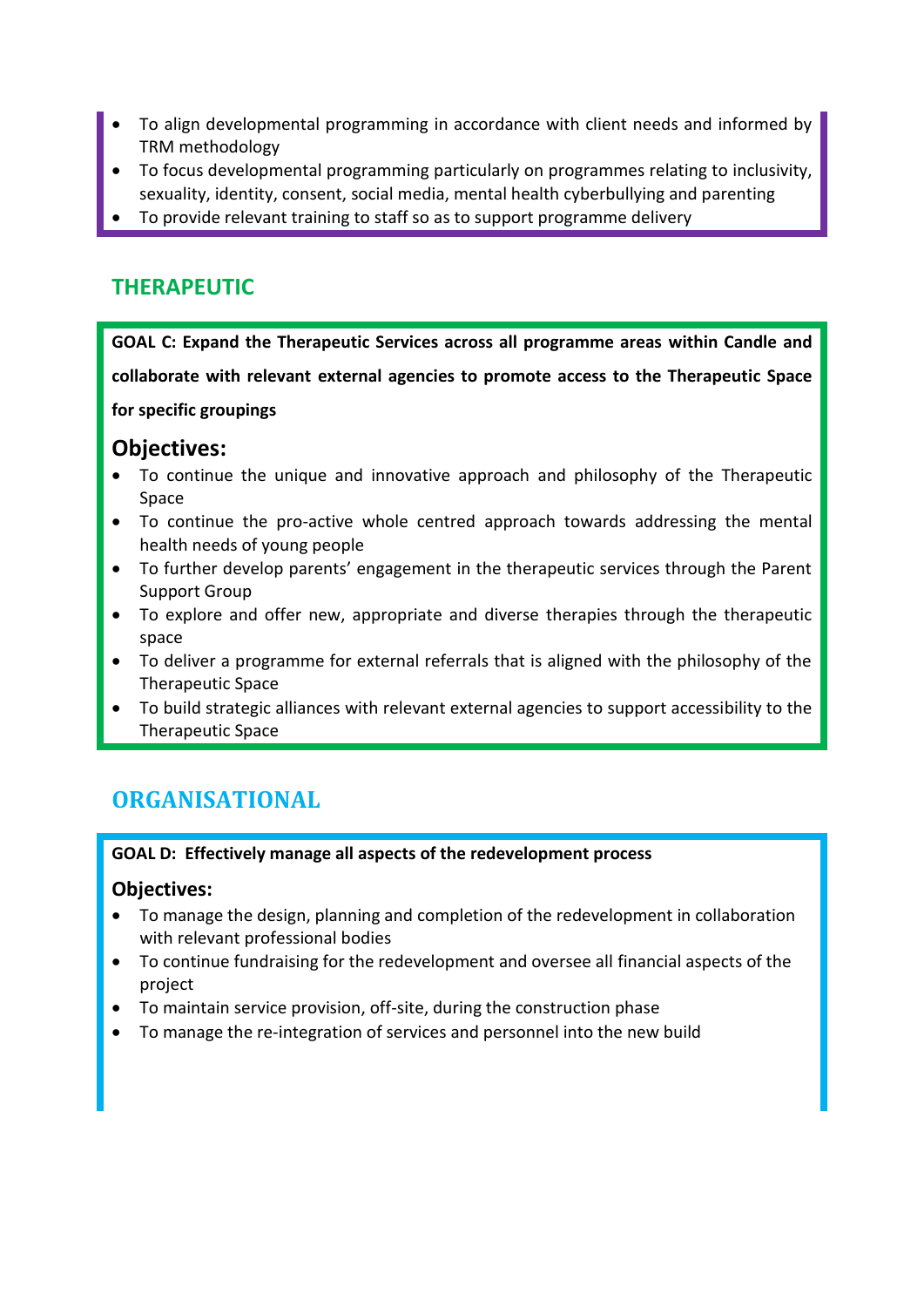# **GOAL E: Continue ensuring compliance with good governance and management**

### **requirements**

## **Objectives:**

- To meet all requirements of the Governance Code for the Voluntary and Charitable Sector
- To prepare and publish annual Operational Plans and quarterly reviews
- To regularly review Organisational Structures as required
- To develop Board membership as required
- To ensure robust, relevant and appropriate financial procedures are in place
- To consistently review all policies and procedures and ensure implementation
- To fulfil all requirements of funding agencies
- To build an environmentally responsible organisation

**GOAL F: Focused commitment to Staff Training and Role Development**

# **Objectives:**

- To sustain ongoing supervision (Reflective Practice) for all frontline staff
- To continue to promote team building and staff cohesion
- To ensure that staff has relevant training for working in a challenging environment
- To devise a digitized database for information
- To develop staff roles in accordance with emerging needs

# **COMMUNITY RELATIONS**

# **GOAL G: Develop and promote effective family, community and interagency involvement within Candle**

## **Objectives;**

- To continue building meaningful professional relationships with families, community groups, schools and key referral agencies
- To further develop relevant services in collaboration with our key strategic partners namely, Probation Services, Youth Justice, CDYSB, CDETB, TUSLA , HSE and local agencies
- To develop procedures for the involvement of families throughout young person's placement in Candle
- To further build the profile of organisation through developing a PR Strategy and by hosting Seminars and Conferences on relevant issues